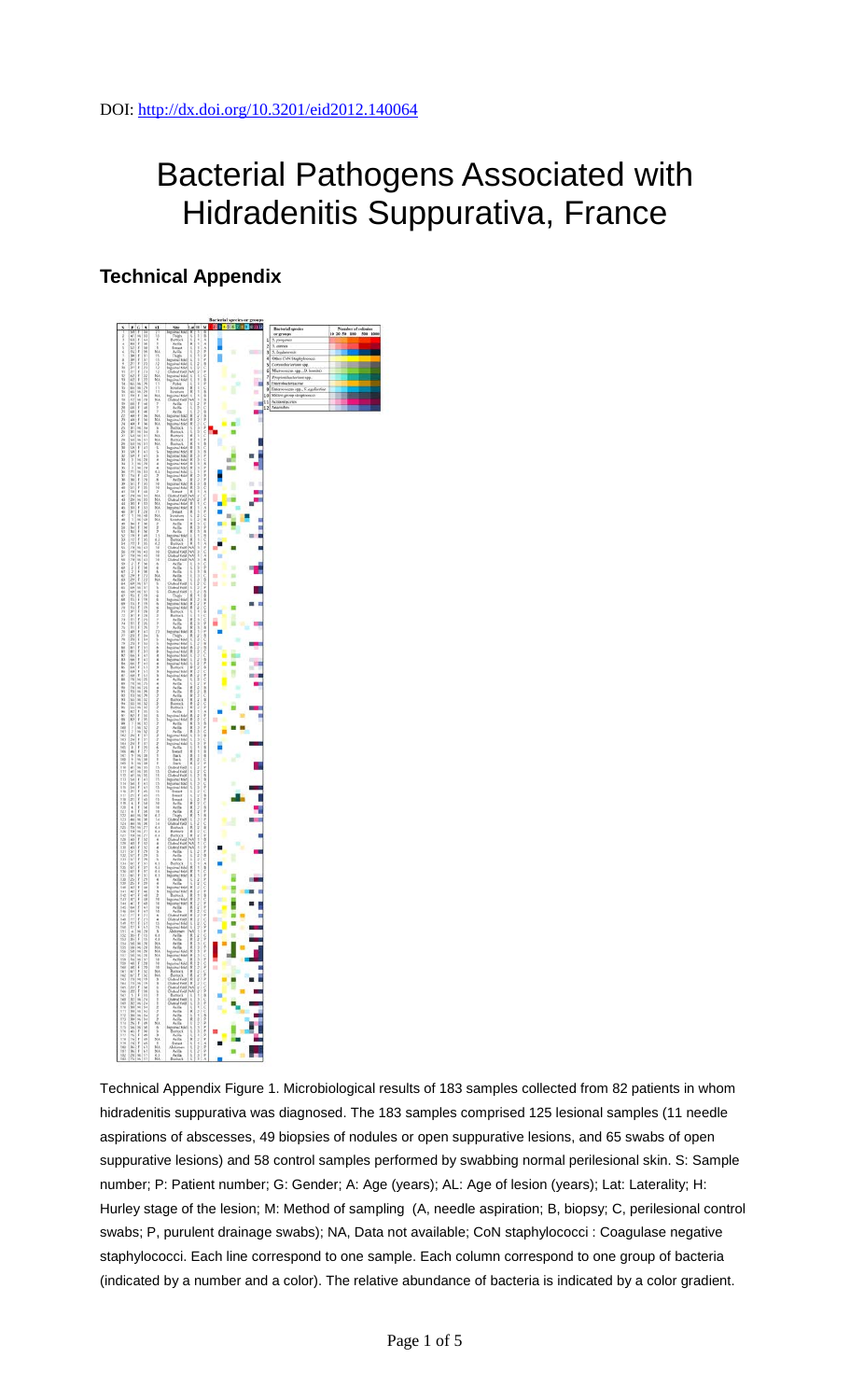

Technical Appendix Figure 2. Dendrogram of the bacterial flora associated with lesional samples. The bacterial isolates of 105 culture-positive lesional samples were used to perform hierarchical clustering (S. pyogenes lesional sample is not represented here). Each column represents a sample and each line represents a bacterial group. The nature of the sample (needle aspiration/biopsy/swab) is figured with a light purple or purple or green square at the top of the colored map. Hurley's staging is specified with a white/pink gradient for each sample. Each column represents a sample and each line represents a bacterial group. The relative abundance of a given bacterial group in a sample is indicated by a blue/red gradient SLU: Staphylococcus lugdunensis, CoNS: Coagulase negative staphylococci; SAUR: Staphylococcus aureus; MIC-DHOM: Micrococcus spp., Dermabacter hominis; ENT\_STRB: Enterococci, Streptococcus agalactiae; PMIR\_EB: Proteus mirabilis, enterobacteria; PROP: Propionibacterium spp.; SMIL: Streptococci of the Milleri group, COR: Corynebacterium spp.; ACTI: Actinomycetes, ANA: Strict anaerobes, STRA: Streptococcus pyogenes.



Technical Appendix Figure 3. Profile A: S. lugdunensis was the unique or predominant isolate in 24 of 106 positive cultures of 125 samples collected. P: Patient number; S: Sample number; CoN staphylococci: Coagulase negative staphylococci. Each line correspond to one sample. Each column correspond to one group of bacteria (indicated by a number and a color). The relative abundance of bacteria is indicated by a color gradient.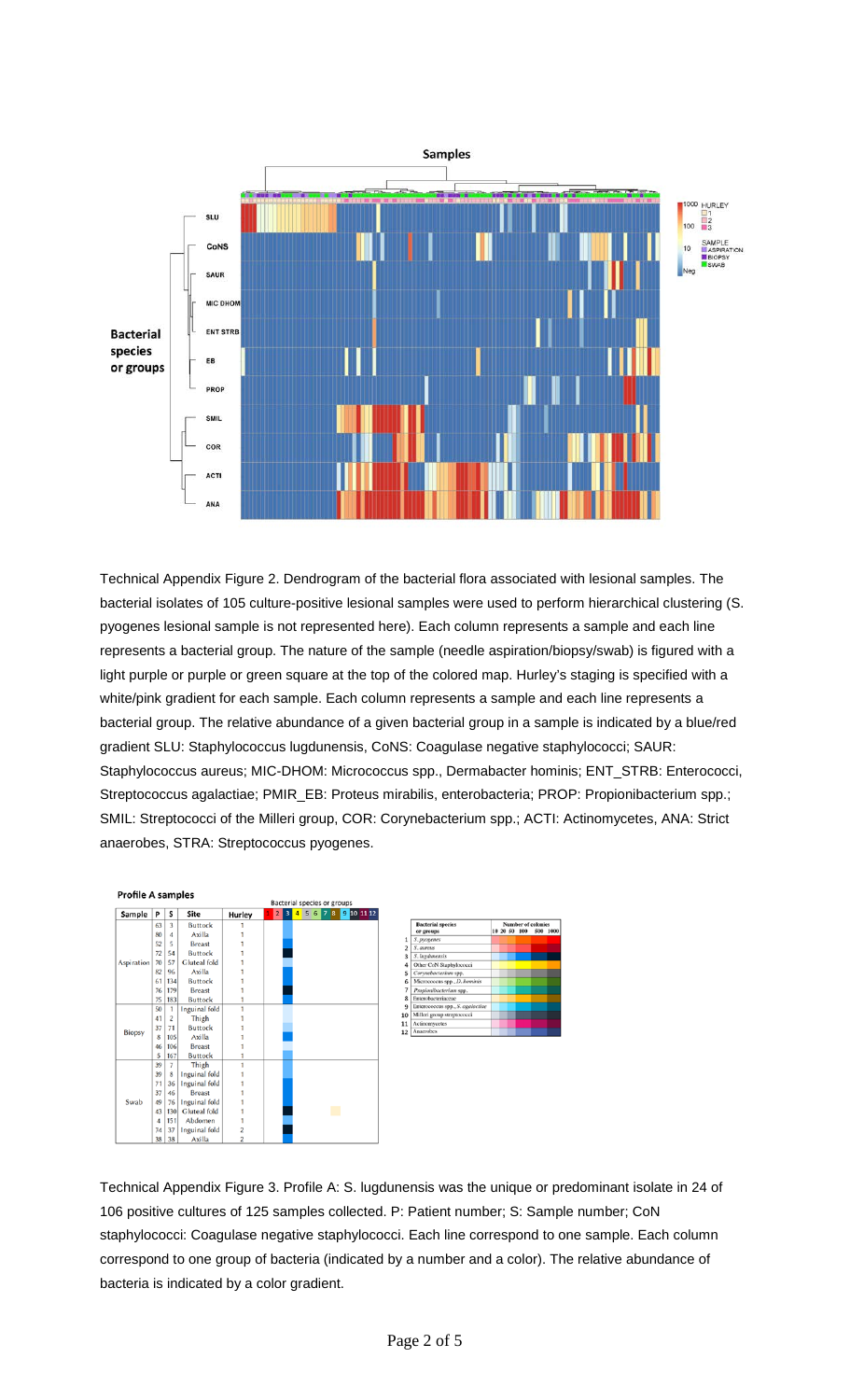## **Profile B samples**

|                |                |         |                               |                         | Bacterial species or groups    |
|----------------|----------------|---------|-------------------------------|-------------------------|--------------------------------|
| <b>Samples</b> | P<br>18        | S<br>41 | <b>Sites</b><br><b>Breast</b> | Hurley<br>1             | 234<br>5 6 7 8 9 10 11 12<br>1 |
| Aspiration     | 62             | 13      |                               | 1                       |                                |
|                | 65             | 16      | Inguinal fold<br>Srotum       | 1                       |                                |
|                | 53             | 29      | <b>Buttock</b>                | 1                       |                                |
|                | 79             | 52      | Inguinal fold                 | 1                       |                                |
|                | 30             | 172     | Axilla                        | 1                       |                                |
|                | 68             | 21      | Axilla                        | 2                       |                                |
|                | 40             | 22      | Inguinal fold                 | 2                       |                                |
|                | 1              | 48      | Srotum                        | 2                       |                                |
|                | 69             | 66      | <b>Gluteal</b> fold           | $\overline{c}$          |                                |
|                | 23             | 79      | Inguinal fold                 | $\overline{c}$          |                                |
|                | 81             | 80      | Inguinal fold                 | $\overline{c}$          |                                |
| <b>Biopsy</b>  | 66             | 83      | Inguinal fold                 | 2                       |                                |
|                | 60             | 85      | <b>Buttock</b>                | 2                       |                                |
|                | 78             | 90      | Axilla                        | 2                       |                                |
|                | 21             | 117     | <b>Breast</b>                 | $\overline{c}$          |                                |
|                | 6              | 120     | Axilla                        | 2                       |                                |
|                | 59             | 31      | Inguinal fold                 | 3                       |                                |
|                | 3              | 34      | Inguinal fold                 | 3                       |                                |
|                | 51             | 39      | Inguinal fold                 | 3                       |                                |
|                | 34             | 51      | Axilla                        | 3                       |                                |
|                | 2              | 61      | Axilla                        | 3                       |                                |
|                | 11             | 75      | Axilla                        | 3                       |                                |
|                | 65             | 14      | Pubis                         | 1                       |                                |
|                | 53             | 28      | <b>Buttock</b>                | 1                       |                                |
|                | 61             | 137     | Inguinal fold                 | 1                       |                                |
|                | 76             | 177     | Axilla                        | 1                       |                                |
|                | 16             | 6       | Axilla                        | $\overline{c}$          |                                |
|                | 27             | 11      | <b>Gluteal</b> fold           | $\overline{c}$          |                                |
|                | 68             | 19      | Axilla                        | $\overline{c}$          |                                |
|                | 40             | 23      | Inguinal fold                 | 2                       |                                |
|                | 20             | 43      | <b>Gluteal</b> fold           | 2                       |                                |
|                | 69             | 65      | <b>Gluteal</b> fold           | 2                       |                                |
|                | 15             | 69      | Inguinal fold                 | $\overline{\mathbf{c}}$ |                                |
|                | 66             | 84      | Inguinal fold                 | $\overline{c}$          |                                |
|                | 60             | 87      | Inguinal fold                 | 2                       |                                |
|                | 78             | 89      | Axilla                        | $\overline{c}$          |                                |
|                | 55             | 95      | <b>Buttock</b>                | $\overline{c}$          |                                |
|                | 82             | 97      | Inguinal fold                 | $\overline{c}$          |                                |
|                | 9              | 109     | <b>Back</b>                   | 2                       |                                |
|                | 41             | 110     | <b>Gluteal</b> fold           | 2                       |                                |
|                | 21             | 118     | <b>Breast</b>                 | $\overline{c}$          |                                |
|                | 6              | 121     | Axilla                        | $\overline{c}$          |                                |
|                | 44             | 123     | <b>Gluteal</b> fold           | $\overline{c}$          |                                |
|                | 10             | 127     | <b>Buttock</b>                | $\overline{c}$          |                                |
|                | 57             | 131     | Axilla                        | 2                       |                                |
|                | 25             | 138     | Axilla                        | 2                       |                                |
|                | 42             | 141     | Inguinal fold                 | 2                       |                                |
|                | 47             | 144     | Inguinal fold                 | 2                       |                                |
|                | 64             | 145     | Axilla                        | $\overline{c}$          |                                |
| Swab           | 77             | 147     | <b>Gluteal</b> fold           | $\overline{c}$          |                                |
|                | 17             | 150     | Inguinal fold                 | $\overline{c}$          |                                |
|                | 35             | 153     | Axilla                        | 2                       |                                |
|                | 48             | 160     | Inguinal fold                 | 2                       |                                |
|                | 67             | 162     | <b>Buttock</b>                | 2                       |                                |
|                | 73             | 163     | <b>Gluteal</b> fold           | 2                       |                                |
|                | 22             | 166     | <b>Gluteal</b> fold           | $\overline{c}$          |                                |
|                | 30             | 173     | Axilla                        | $\overline{c}$          |                                |
|                | 26             | 174     | Axilla                        | $\overline{\mathbf{c}}$ |                                |
|                | 76             | 178     | Axilla                        | $\overline{c}$          |                                |
|                | 36             | 180     | Abdomen                       | $\overline{c}$          |                                |
|                | 36             | 181     | Axilla                        | 2                       |                                |
|                | 59             | 32      | Inguinal fold                 | 3                       |                                |
|                | 3              | 35      | Inguinal fold                 | 3                       |                                |
|                | 34             | 50      | Axilla                        | 3                       |                                |
|                | 70             | 55      | <b>Gluteal</b> fold           | 3                       |                                |
|                | $\overline{c}$ | 60      | Axilla                        | 3                       |                                |
|                | 11             | 74      | Axilla                        | 3                       |                                |
|                | 24             | 104     | Inguinal fold                 | 3                       |                                |
|                | 54             | 115     | Inguinal fold                 | 3                       |                                |
|                | 58             | 155     | Axilla                        | 3                       |                                |
|                | 58             | 156     | Inguinal fold                 | 3                       |                                |
|                | 14             | 158     | Axilla                        | 3                       |                                |
|                | 32             | 169     | Gluteal fold                  | 3                       |                                |
|                | 56             | 175     | Inguinal fold                 | 3                       |                                |
|                | 45             | 176     | <b>Buttock</b>                | 3                       |                                |
|                | 28             | 182     | Axilla                        | 3                       |                                |

|                | <b>Bacterial species</b>         | <b>Number of colonies</b> |  |  |              |     |      |  |  |  |  |
|----------------|----------------------------------|---------------------------|--|--|--------------|-----|------|--|--|--|--|
|                | or groups                        |                           |  |  | 10 20 50 100 | 500 | 1000 |  |  |  |  |
| 1              | S. pyogenes                      |                           |  |  |              |     |      |  |  |  |  |
| $\overline{2}$ | S. aureus                        |                           |  |  |              |     |      |  |  |  |  |
| 3              | S. lugdunensis                   |                           |  |  |              |     |      |  |  |  |  |
| 4              | Other CoN Staphylococci          |                           |  |  |              |     |      |  |  |  |  |
| 5              | Corynebacterium spp.             |                           |  |  |              |     |      |  |  |  |  |
| 6              | Micrococcus spp., D. hominis     |                           |  |  |              |     |      |  |  |  |  |
| 7              | Propionibacterium spp.           |                           |  |  |              |     |      |  |  |  |  |
| 8              | Enterobacteriaceae               |                           |  |  |              |     |      |  |  |  |  |
| 9              | Enterococcus spp., S. agalactiae |                           |  |  |              |     |      |  |  |  |  |
| LO             | Milleri group streptococci       |                           |  |  |              |     |      |  |  |  |  |
| $\overline{1}$ | Actinomycetes                    |                           |  |  |              |     |      |  |  |  |  |
| 12             | Anaerobes                        |                           |  |  |              |     |      |  |  |  |  |

Technical Appendix Figure 4. Profile B: Mixed anaerobic flora composed by strict anaerobes and/ or actinomycetes and/or streptococci of the milleri group. This flora was inconstantly associated with coagulase negative staphylococci, corynebacteria, Propionibacterium spp., Dermabacter spp., micrococcaceae, enterobacteriaceae or Enterococcus spp. P: Patient number; S: Sample number; CoN staphylococci : Coagulase negative staphylococci. Each line correspond to one sample. Each column correspond to one group of bacteria (indicated by a number and a color). The relative abundance of bacteria is indicated by a color gradient.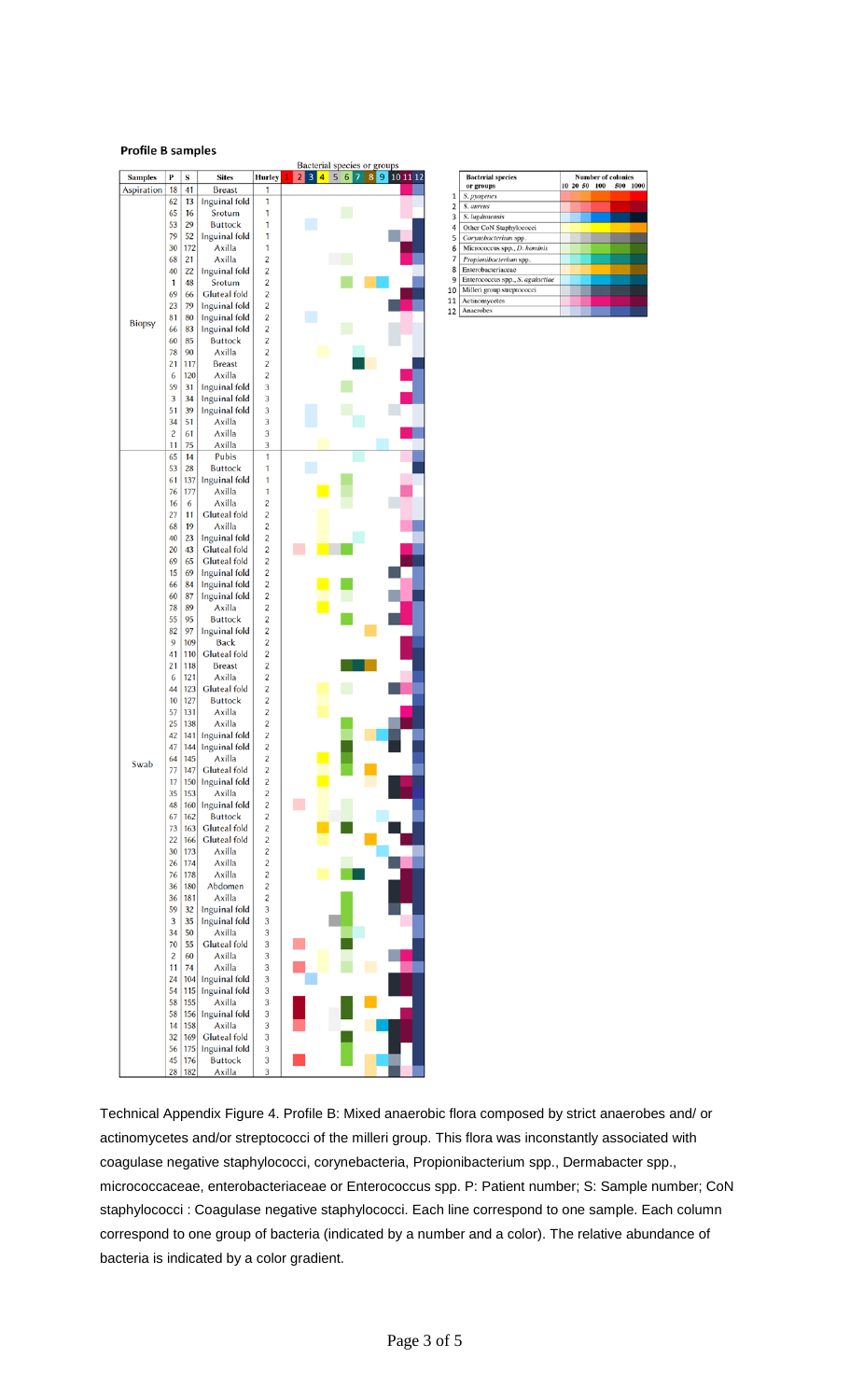## No profile samples

|   |                                       |                                    |     |                | <b>Bacterial species or groups</b> |                |   |                |   |   |   |                |   |   |          |  |  |
|---|---------------------------------------|------------------------------------|-----|----------------|------------------------------------|----------------|---|----------------|---|---|---|----------------|---|---|----------|--|--|
|   | Sample                                | Ρ                                  | S   | Site           | Hurley                             | $\mathbf{1}^-$ | 2 | $\overline{3}$ | 4 | 5 | 6 | $\overline{7}$ | 8 | 9 | 10 11 12 |  |  |
|   | Aspiration                            | 33                                 | 45  | Inguinal fold  |                                    |                |   |                |   |   |   |                |   |   |          |  |  |
|   |                                       | 9                                  | 107 | <b>Back</b>    |                                    |                |   |                |   |   |   |                |   |   |          |  |  |
|   | <b>Biopsy</b>                         | 57                                 | 132 | Axilla         | 2                                  |                |   |                |   |   |   |                |   |   |          |  |  |
|   | Swab                                  | 7                                  | 100 | Axilla         | 3                                  |                |   |                |   |   |   |                |   |   |          |  |  |
|   |                                       | 31                                 | 25  | <b>Buttock</b> | 3                                  |                |   |                |   |   |   |                |   |   |          |  |  |
|   | <b>Bacterial species</b><br>or groups | Number of colonies<br>10 20 50 100 |     | 500 1000       |                                    |                |   |                |   |   |   |                |   |   |          |  |  |
|   | S. pyogenes                           |                                    |     |                |                                    |                |   |                |   |   |   |                |   |   |          |  |  |
|   | S. aurents                            |                                    |     |                |                                    |                |   |                |   |   |   |                |   |   |          |  |  |
|   | S. Ingdanensis                        |                                    |     |                |                                    |                |   |                |   |   |   |                |   |   |          |  |  |
|   | Other CoN Staphylococci               |                                    |     |                |                                    |                |   |                |   |   |   |                |   |   |          |  |  |
|   | Corynebacterium spp.                  |                                    |     |                |                                    |                |   |                |   |   |   |                |   |   |          |  |  |
|   | Micrococcus spp., D. hominis          |                                    |     |                |                                    |                |   |                |   |   |   |                |   |   |          |  |  |
|   | Propionibacterium spp.                |                                    |     |                |                                    |                |   |                |   |   |   |                |   |   |          |  |  |
| 8 | Enterobacteriaceae                    |                                    |     |                |                                    |                |   |                |   |   |   |                |   |   |          |  |  |
|   | Enterococcus spp., S. agalactiae      |                                    |     |                |                                    |                |   |                |   |   |   |                |   |   |          |  |  |
|   | 10 Milleri group streptococci         |                                    |     |                |                                    |                |   |                |   |   |   |                |   |   |          |  |  |
|   | 11 Actinomycetes                      |                                    |     |                |                                    |                |   |                |   |   |   |                |   |   |          |  |  |
|   | 12 Anaerobes                          |                                    |     |                |                                    |                |   |                |   |   |   |                |   |   |          |  |  |

Technical Appendix Figure 5. No profile: samples corresponding neither to profile A nor to profile B. Each column corresponds to a bacterial species or group; each line corresponds to a lesion area. P: Patient number; S: Sample number; CoN staphylococci : Coagulase negative staphylococci. Each line correspond to one sample. Each column correspond to one group of bacteria (indicated by a number and a color). The relative abundance of bacteria is indicated by a color gradient.



Technical Appendix Figure 6. Comparative culture results of 45 lesions swabs and corresponding normal skin perilesional controls. Each line corresponds to one lesion area. Lesions' and controls' culture results are presented on the left and right part of the table, respectively. Each column corresponds to one group of bacteria (indicated by a number and a color). The relative abundance of bacteria is indicated by a color gradient. P: Patient number; H: Hurley stage; S: Sample number; CoN staphylococci : Coagulase negative staphylococci.